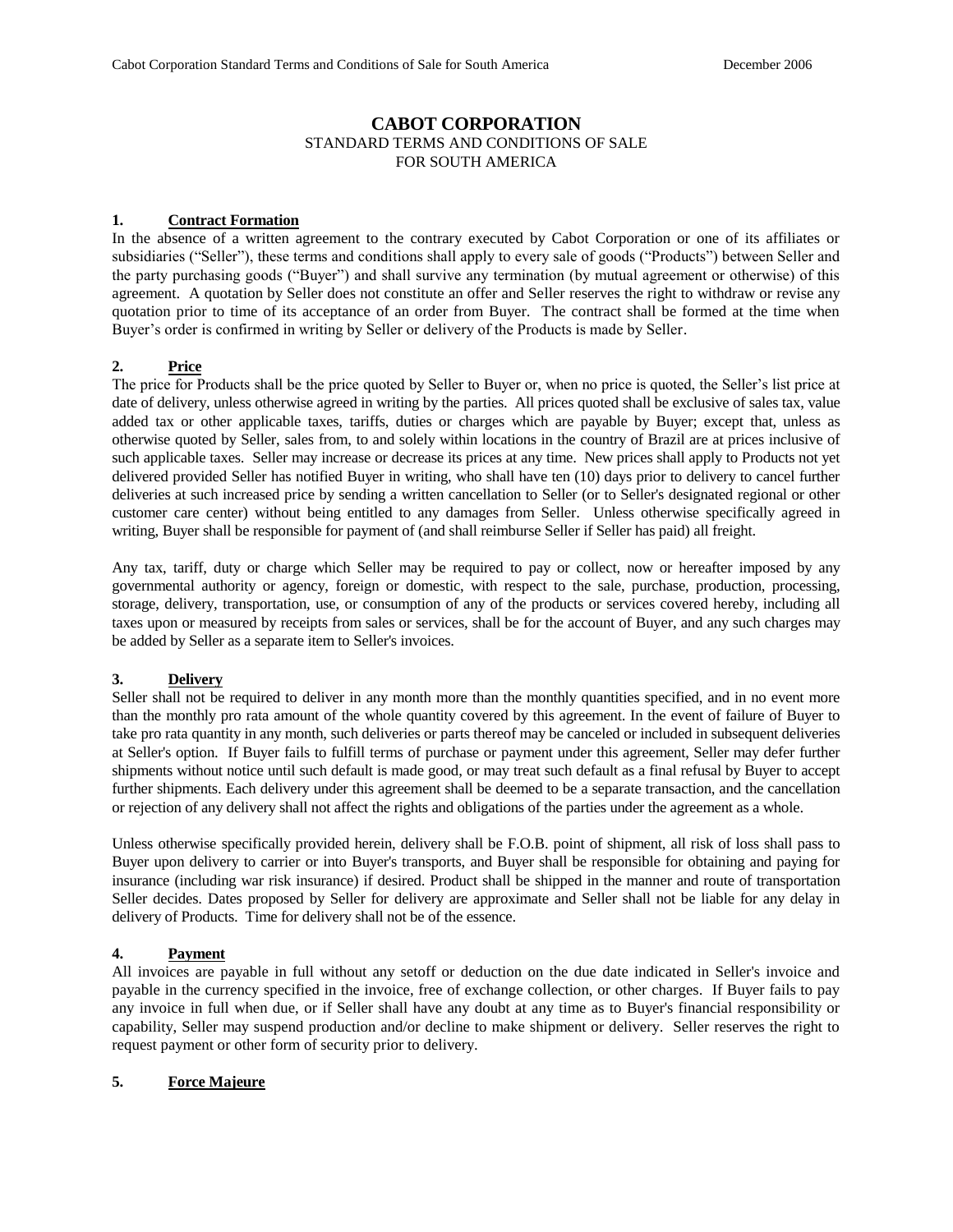Seller shall not be liable for any failure to perform or delay in performance due to fire; explosion; flood; accident; Acts of God; labor disputes; shortage or unavailability on reasonable commercial terms of utility, facility, raw materials or labor; delay in or unavailability on reasonable commercial terms of transportation; breakdown of equipment or machinery; compliance with or other action taken to comply with any law or regulation; acts of war or terrorism; hostilities between nations, civil war or civil commotion, restraints or requirements of any government or governmental authority or their agents; or any other causes or contingencies, whether similar or dissimilar, beyond Seller's reasonable control (a "Force Majeure Event"). In the case of a Force Majeure Event, Seller may, in its sole discretion, cancel, reduce or modify its deliveries to Buyer without liability for any damages whatsoever.

### **6. Warranty; Claims; Limitation of Liability; and Material Safety Data Sheet**

Buyer agrees that the following terms and conditions have applied and shall apply to all Products sold or agreed to be sold to Buyer by Seller and shall not be supplemented, modified or amended unless agreed to in a writing signed by an officer of Seller.

**Limited Warranty**. The Seller warrants all grades of Products to be supplied by Seller to Buyer shall meet the product specifications for such grade set by Seller from time to time, or as modified, in writing, by the mutual agreement of both parties. Claims in respect of any products at any time sold or agreed to be sold by Seller, whether in contract, tort or otherwise (including negligence or misrepresentation), including claims on account of weight, quality, loss or damage to said goods, are waived by Buyer unless made in writing within 30 days after arrival thereof at destination. In case of a timely claim concerning quality, Buyer shall promptly furnish to Seller appropriate samples of nonconforming Product for testing and analysis.

**Disclaimer of Other Warranties, Representations and Conditions**. THE LIMITED WARRANTY ABOVE SETS FORTH THE SOLE WARRANTY OF SELLER WITH RESPECT TO ANY PRODUCTS AT ANY TIME SOLD TO BUYER. ALL OTHER WARRANTIES AND REPRESENTATIONS AND CONDITIONS OF ANY KIND, WHETHER EXPRESS OR IMPLIED, AND WHETHER ARISING UNDER STATUTE OR UNDER CONVENTION (INCLUDING THE UNITED NATIONS CONVENTION ON CONTRACTS FOR THE INTERNATIONAL SALE OF GOODS), ARE HEREBY EXPRESSLY EXCLUDED AND DISCLAIMED, INCLUDING WITHOUT LIMITATION WARRANTIES OF MERCHANTABILITY OR FITNESS FOR A PARTICULAR PURPOSE OR NON-INFRINGEMENT OF THIRD PARTY INTELLECTUALLY PARTY RIGHTS. THIS SHALL APPLY WHETHER THE PRODUCTS ARE USED ALONE OR IN COMBINATION WITH OTHER SUBSTANCES OR MATERIALS, EVEN IF THE PURPOSES OR USES OF SUCH PRODUCTS ARE KNOWN BY SELLER OR IF SELLER HAS BEEN INVOLVED IN THE ANALYSIS OF THE PURPOSES OR USES OF SUCH PRODUCTS OR HAS PROVIDED ANY RECOMMENDATIONS, ASSISTANCE OR INSTRUCTIONS IN CONNECTION THEREWITH. BUYER ACCEPTS AND ASSUMES ALL RESPONSIBILITY, RISK AND LIABILITY FOR, AND AGREES TO DEFEND, INDEMNIFY AND HOLD SELLER HARMLESS FROM AND AGAINST, ANY CLAIMS OR LIABILITIES RELATING TO ANY SUCH PRODUCTS OR ANY PRODUCTS MANUFACTURED BY BUYER CONTAINING ANY SUCH PRODUCTS PROVIDED BY SELLER.

**Limitation of Remedies**. Seller's liability, and Buyer' sole remedy, for any claim in respect of any products at any time sold or agreed to be sold by Seller, is limited to, at Seller's option (i) replacing the particular quantity of nonconforming product or (ii) refunding the purchase price of the particular quantity of nonconforming product, less the value, if any, to Buyer of the nonconforming product. IN NO EVENT SHALL SELLER BE RESPONSIBLE OR LIABLE FOR ANY SPECIAL, INCIDENTAL OR CONSEQUENTIAL DAMAGES (INCLUDING WITHOUT LIMITATION ANY LOSS OF PROFITS) EVEN IF ADVISED OF THE POSSIBILITY THEREOF.

**Material Safety Data Sheets and Warnings**. Buyer acknowledges and represents that it has received, read and understands the Material Safety Data Sheet for the product and will read and undertake to understand any subsequent Material Safety Data Sheets or written warnings provided by Seller from time to time and undertakes to exercise the degree of care required to protect persons and properties from all hazards of the products disclosed in the Material Safety Data Sheets or warning, including but not limited to (i) warning the employees of Buyer and its affiliates who may become exposed to the product of the said hazards of the product, providing such employees with necessary and appropriate safety equipment and taking appropriate measures to assure that such safety equipment is adequately maintained and properly used, and (ii) warning third parties who may purchase or come into contact with the product or who handle or transport the product on behalf of the Buyer of the aforesaid hazards.